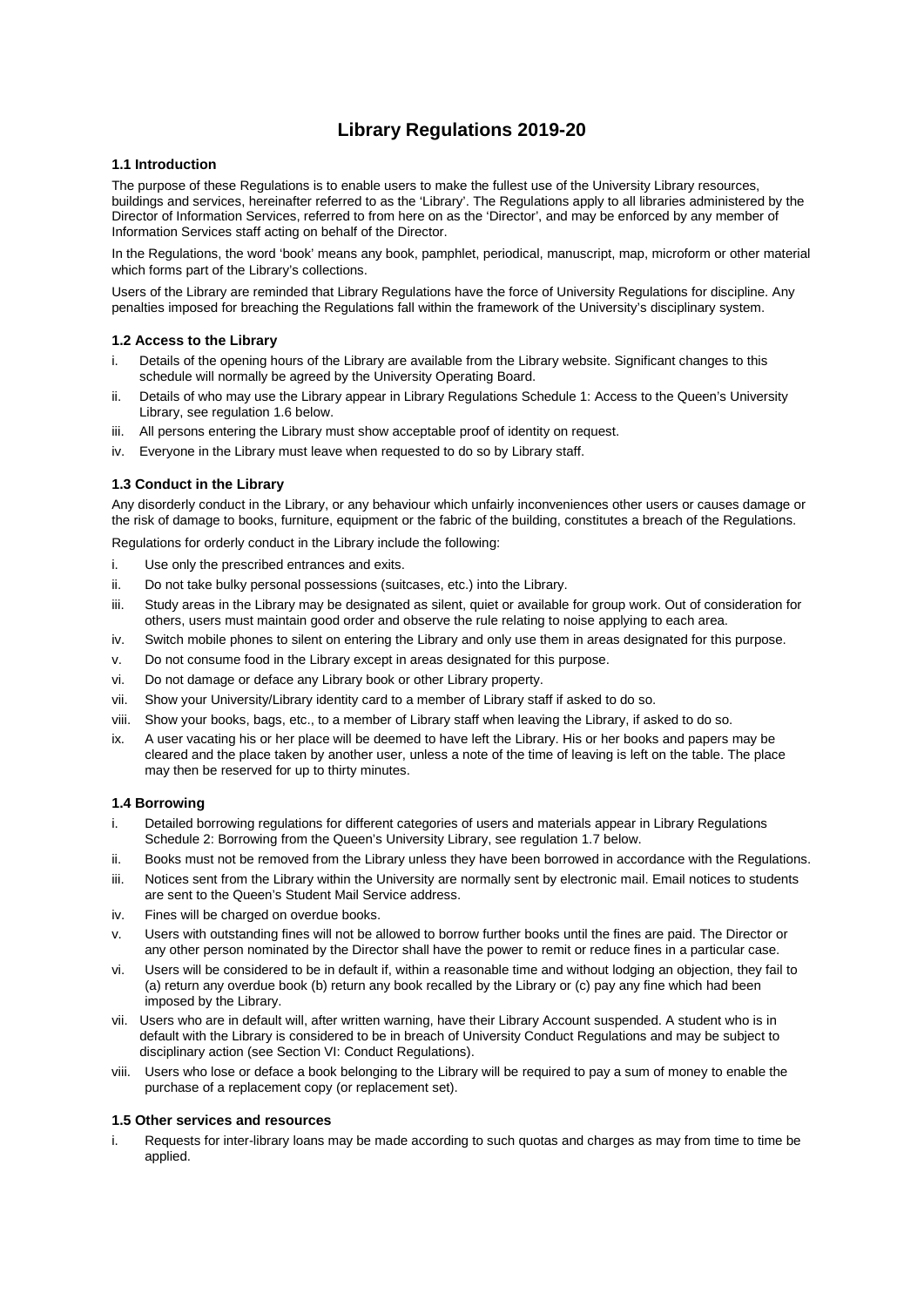- ii. The use of computing facilities in the Library is governed by the University's Information Security Policy and associated regulations. Where information is made available in electronic form, users must observe all conditions of use imposed by vendors as part of the licensing or sale of their products.
- iii. All users of Library materials, whether in Library buildings or elsewhere, are personally responsible for ensuring that they observe the requirements of the copyright legislation currently in force in the United Kingdom; failure to do so will be regarded as a serious breach of University discipline in addition to any liability incurred under the law. Whether in Library buildings or elsewhere, members of the University copying Library books under the terms of any licensing scheme currently in force within the University are personally responsible for ensuring strict adherence to the rules of any such scheme, and any breach of these rules will be regarded as a serious breach of University discipline.

## **1.6 Library Regulations Schedule One: Access to the Queen's University Library**

The following may use the Library as registered users:

- (a) Enrolled undergraduate students and postgraduate students pursuing a taught course of the University;
- (b) Enrolled research students of the University;
- (c) Members and retired members of the academic, academic related, clerical and technical staff of the University, honorary graduates and honorary title-holders;
- (d) Members of the Senate and of the governing bodies of institutions associated with the University, during their term of office;
- (e) Recognised Teachers of the University and Teaching Assistants in accordance with the agreed criteria;
- (f) Associate Members paying an annual subscription;
- (g) Those who are covered by the SCONUL Access Scheme;
- (h) Those who are covered by a special agreement with the Agri-Food and Biosciences Institute (AFBI);
- (i) Those who are covered by a special agreement with the Department of Health.

Undergraduates and taught postgraduates from Higher Education Institutions that are members of SCONUL can apply for access to the Library during vacation. They will need their current student card as proof of identity. The vacation access scheme does not include borrowing privileges or access to electronic information sources. However, it will allow reference access to the main printed collections.

The Library may permit visits from members of the public, who cannot otherwise obtain access to books they need, to consult printed materials held at Queen's. Visitors will need to bring proof of identity and register their details with the Library. Visitors should note that some of Queen's collections are restricted to members of Queen's University, and that access to electronic information sources is not normally permitted.

### **1.7 Library Regulations Schedule Two: Borrowing from the Queen's University Library**

Books in ordinary open-access collections are available for use within the Library without formality, and may be borrowed on the conditions set out below. The following categories of material are not normally available for use outside the Library:

- (a) Designated works of reference;
- (b) New books on display;
- (c) Books and other materials held in the Library Special Collections;
- (d) All periodicals;
- (e) Law reports and legislation; and
- (f) Theses.
- **1.** Any book borrowed from the Library shall be subject to recall if it is in demand or for other good cause.

**2.** The loan period varies according to the category of user. Library books may be kept:

- i. For four weeks by enrolled undergraduate and postgraduate taught students of the University, Recognised Teachers, Teaching Assistants, Personal Associate Members and users covered by the SCONUL Access Scheme and the contract with the Department of Health;
- ii. For twelve weeks by the University's research students, staff (academic, academic-related, clerical and technical), Honorary Associate and other Honorary title-holders. This provision also applies to specified AFBI staff and members of Senate and the governing bodies of the University Colleges while they are in office.

At the discretion of Library management, books may be issued to students for longer than the standard period to avoid them falling due during the vacations.

**3.** The number of books on loan at any one time should not exceed:

- i. Four for Open Learning Students
- ii. Ten for SCONUL Access borrowers, and Personal Associate Members,
- iii. Fifteen for enrolled undergraduate students of the University (exclusive of short loan), Recognised Teachers, Teaching Assistants, Associate Members who pay the professional subscription and users covered by the contract with the Department of Health,